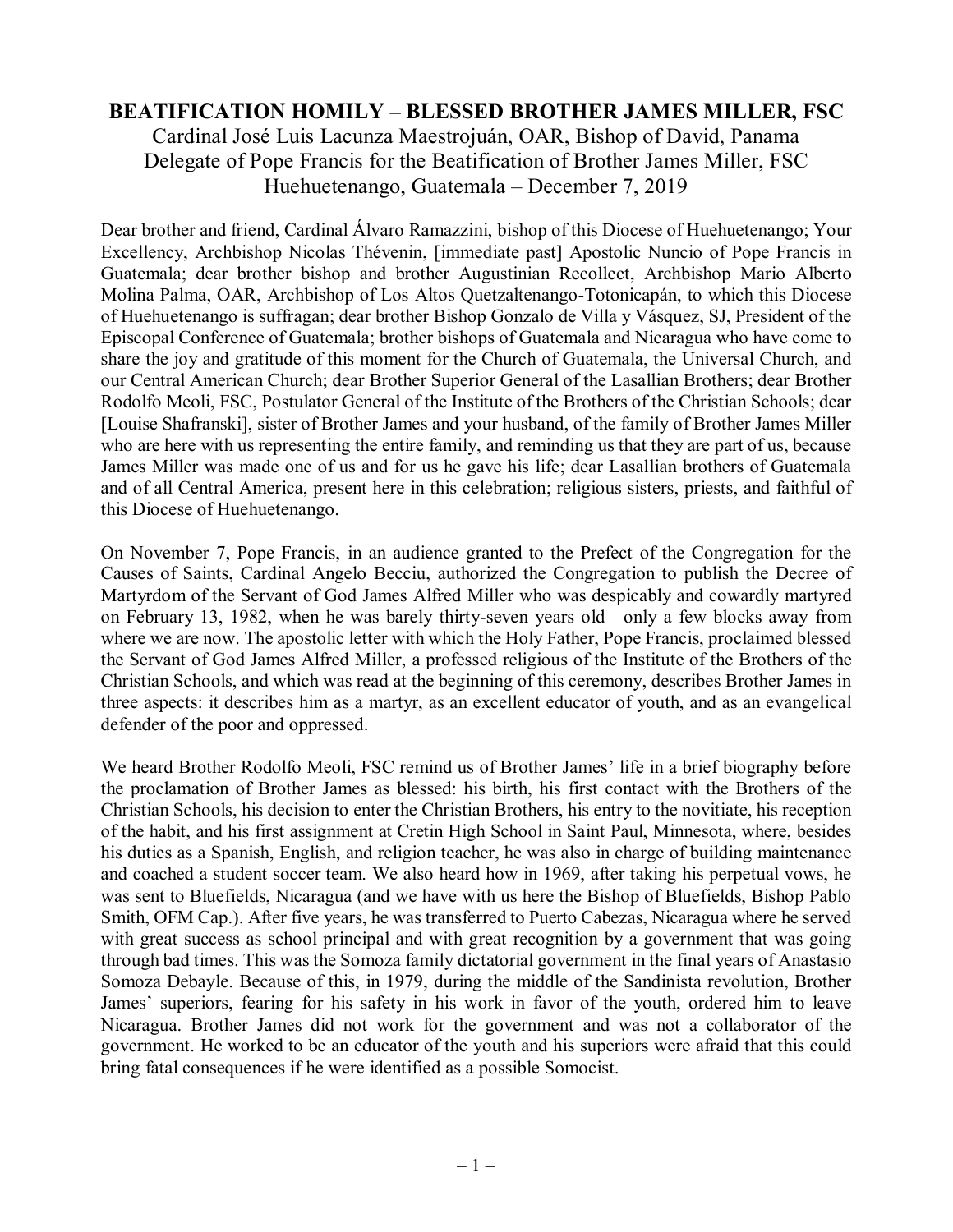Brother James was sent back to the United States to avoid a tragedy of any kind and he went back to the place where he began his path as an educator: Cretin High School. After a few years, at the insistence of Brother James that his call was to teach among the poor, especially indigenous people, his superiors decided to send him to a place that they presumed was going to be calmer: Guatemala. He came here to Huehue his superiors decided to send him to a place that they presumed was going to be calmer: Guatemala.<br>He came here to Huehuetenango and worked at the Indian Center (the Casa Indígena De La Salle),<br>where rural, indigenous Maya He came here to Huehuetenango and worked at the Indian Center (the Casa Indígena De La Salle), where rural, indigenous Mayan youth studied and were trained in agriculture. They received training in moral principles and in where rural, indigenous Mayan youth studied and were trained in agriculture. They received training<br>in moral principles and in the human and Christian values so typical of Lasallian education. One year<br>after, in February o in moral principles and in the human and Christian values so typical of Lasallian education. One year<br>after, in February of 1982, three individuals with covered faces, cowardly and from behind, shot<br>Brother James and ended after, in February of 1982, three individuals with<br>Brother James and ended his life. I don't know if<br>or not, but any such attempts were unsuccessful.

Since the beginning of his vocation as a Brother of the Christian Schools, every critique from his<br>Since the beginning of his vocation as a Brother of the Christian Schools, every critique from his<br>superiors and sollaborat Since the beginning of his vocation as a Brother of the Christian Schools, every critique from his superiors and collaborators was very positive and very laudatory regarding his attitude of generosity, Since the beginning of his vocation as a Brother of the Christian Schools, every critique from his superiors and collaborators was very positive and very laudatory regarding his attitude of generosity, piety, honesty, and superiors and collaborators was very positive and very laudatory regarding his attitude of generosity, piety, honesty, and docility. He was committed to the inner life of the community and he got along with the confrères o piety, honesty, and docility. He was committed to the inner life of the community and he got along<br>with the confrères of his community and his classmates. He was a cause of unity and of communion<br>inside the community and i with the confrères of his community and his classmates. He was a cause of unity and of communion<br>inside the community and in the works of the community. One of the scholasticate teachers said that<br>he was attractive, open, in photographs of Brother James, which are a testament of his attractive personality, openness, he was attractive, open, and sociable, with an ear-to-ear smile and those bright eyes that we can see<br>in photographs of Brother James, which are a testament of his attractive personality, openness,<br>sociableness, and kindne was very intelligent but also very, very simple.

was very intelligent but also very, very simple.<br>When he was voted on in the Christian Brothers—as happens in every religious community and<br>mostly in algrical cominaries, when a seminarian is soing to be premeted to prefec When he was voted on in the Christian Brothers—as happens in every religious community and<br>mostly in clerical seminaries, when a seminarian is going to be promoted to profession or to orders<br>and is nut under a strict avami When he was voted on in the Christian Brothers—as happens in every religious community and<br>mostly in clerical seminaries, when a seminarian is going to be promoted to profession or to orders<br>and is put under a strict exami mostly in clerical seminaries, when a seminarian is going to be promoted to profession or to orders and is put under a strict examination—and in his examination for the profession of perpetual vows, the voters spoke about and is put under a strict examination—and in his examination for the profession of perpetual vows,<br>the voters spoke about his generosity, his positive influence, and pointed to his great interest and<br>desire of working in t person, although not an intellectual, jovial, easy to relate with, preferring physical work to sports, with a deep faith and love for his religious vocation, but with a certain tendency to come late to class and community desire of working in the missions. The director of the scholasticate remembered him as an intelligent<br>person, although not an intellectual, jovial, easy to relate with, preferring physical work to sports,<br>with a deep faith with a deep faith and love for his religious vocation, but with a certain tendency to come late to class<br>and community prayers (as if he were preparing himself to work in Central America or in Latin<br>America, where punctual and community prayers (as if he were preparing himself to work in Central America or in Latin<br>America, where punctuality is not one of our virtues). Being in Nicaragua, his long-held desire of<br>working in a missionary proje America, where punctuality is not one of our virtues). Being in Nicaragua, his long-held desire of working in a missionary project became a reality. From Nicaragua, he wrote that he felt a great satisfaction for working wi that happened in the surrounding areas of where he lived, he answered by letter: "Are you kidding? I satisfaction for working with the poorest. When someone asked hit<br>that happened in the surrounding areas of where he lived, he answer<br>never thought I could pray with such fervor when I go to bed."

When he arrived in Guatemala, he was very conscious about the situation that existed in Guatemala: never thought I could pray with such fervor when I go to bed."<br>When he arrived in Guatemala, he was very conscious about the situation that existed in Guatemala:<br>namely, the well-known death squads and the possible consequ that he wrote in January 1982, he stated: "I am personally weary of violence, but I continue to feel a strong commitment to the suffering poor of Central America. The Church is being persecuted because of its option for th strong commitment to the suffering poor of Central America. The Church is being persecuted because of its option for the poor. Aware of numerous dangers and difficulties, we continue working with faith and hope and trusting in God's Providence." He added: "I have been a Brother of the Christian Schools for nearly 20 years now, and commitment to my vocation grows steadily stronger in my work<br>in Central America. I pray to God for the grace and strength to serve Him faithfully among the poor<br>and oppressed in Guatema in Central America. I pray to God for the grace and strength to serve Him faithfully among the poor after he wrote these words, he fell under the bullets of the three, anonymous killers. and oppressed in Guatemala. I place my life in His Providence. I place my trust in Him." One month<br>after he wrote these words, he fell under the bullets of the three, anonymous killers.<br>Without any doubt, Brother James' ca

about the valid<br> $-2$  – Without any doubt, Brother James' call, work, and martyrdom is a benchmark—for the Lasallian community and for every Christian educator—about the validity of educational ministry. When the